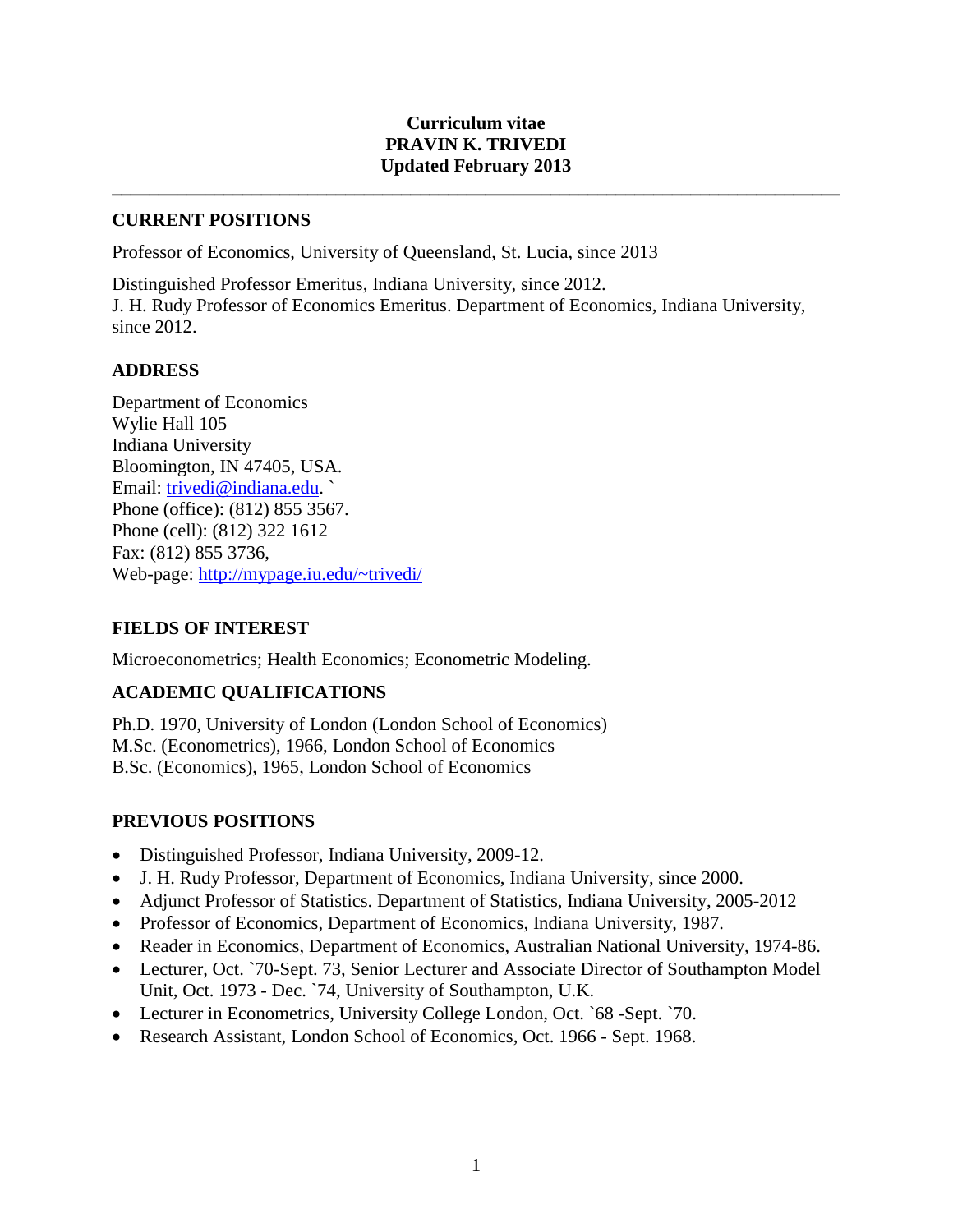## **VISITING POSITIONS**

- Visiting Scholar, School of Economics, University of Queensland, May 18-July 20, 2012.
- Distinguished Visitor, Economics Department, University of York, U.K. Sept. 2011
- Visiting Professor, Department of Economics, University of NSW, Australia. April 2011.
- Visiting Professor, Department of Economics, University of Tasmania, Australia. April 2011.
- BCSP Exchange Scholar; University of Bologna. May 2006.
- Visiting Professor; DEEP, University of Lausanne. May 2005.
- Distinguished Visitor; Faculty of Economics, Cambridge University. March-April 2005.
- Visiting Professor; Stockholm School of Economics. May-June, 1999.
- Visiting Scholar; University of California San Diego. January-April 1998.
- Jean Monnet Research Fellow; European Research Institute. Jan-August 1996.
- Visiting Research Fellow; The World Bank, March 1991-August 1991.
- Visiting Scholar; University of Southern California. January-February, 1986.
- Visiting Economist; The World Bank. July-November 1985.
- Academic Visitor; London School of Economics. January 1985.
- Visiting Fellow. Center for Economic Policy Research, A.N.U., July -- October 1982.
- Visiting Scholar. University of Chicago, March -- June 1982.
- Visiting Senior Research Fellow. University of Southampton, July 1979 December 1979.
- Visiting Assistant Professor. University of British Columbia, 1972--73.
- Summer Fellow, Queen's University, Ontario, 1972.

# **AWARDS, HONORS, INVITED PRESENTATIONS**

- Keynote speaker, African Econometric Society Seventeenth Annual Conference, Kampala, July 2012.
- Invited speaker,  $20^{th}$  European Workshop in Econometrics and Health Economics, University of York, UK, September 2011
- Keynote speaker,  $17<sup>th</sup>$  International Panel Data Conference, Montreal, July 2011
- Invited speaker,  $2<sup>nd</sup>$  conference of American Society of Health Economists, Cornell Univ., June 2010
- Keynote Speaker, Stata User's Group Meeting, Mexico City, May 2010
- Invited Speaker, Econometric Society Australasian Meeting, Canberra, July 2009.
- Distinguished Visitor, University of California-Riverside, March 2008.
- Invited Speaker, Joint Statistical Meetings, Denver, Colorado, August 2008.
- Invited Speaker, American Society of Health Economists, Duke Univ. June 2008.
- Journal of Applied Econometrics Distinguished Author (2006)
- 2006 Master Class Lecturer, Marie Curie Training Program in Applied Health Economics, Thessaloniki, Greece.
- Keynote Speaker, Canadian Health Economics Group Meeting, McMaster University, May 2006
- Indiana University Trustees Teaching Award 2001.
- J. H. Rudy Professor, 2000.
- Jean Monnet Research Fellow, European Research Institute, Firenze, Italy, Jan.-August 1996.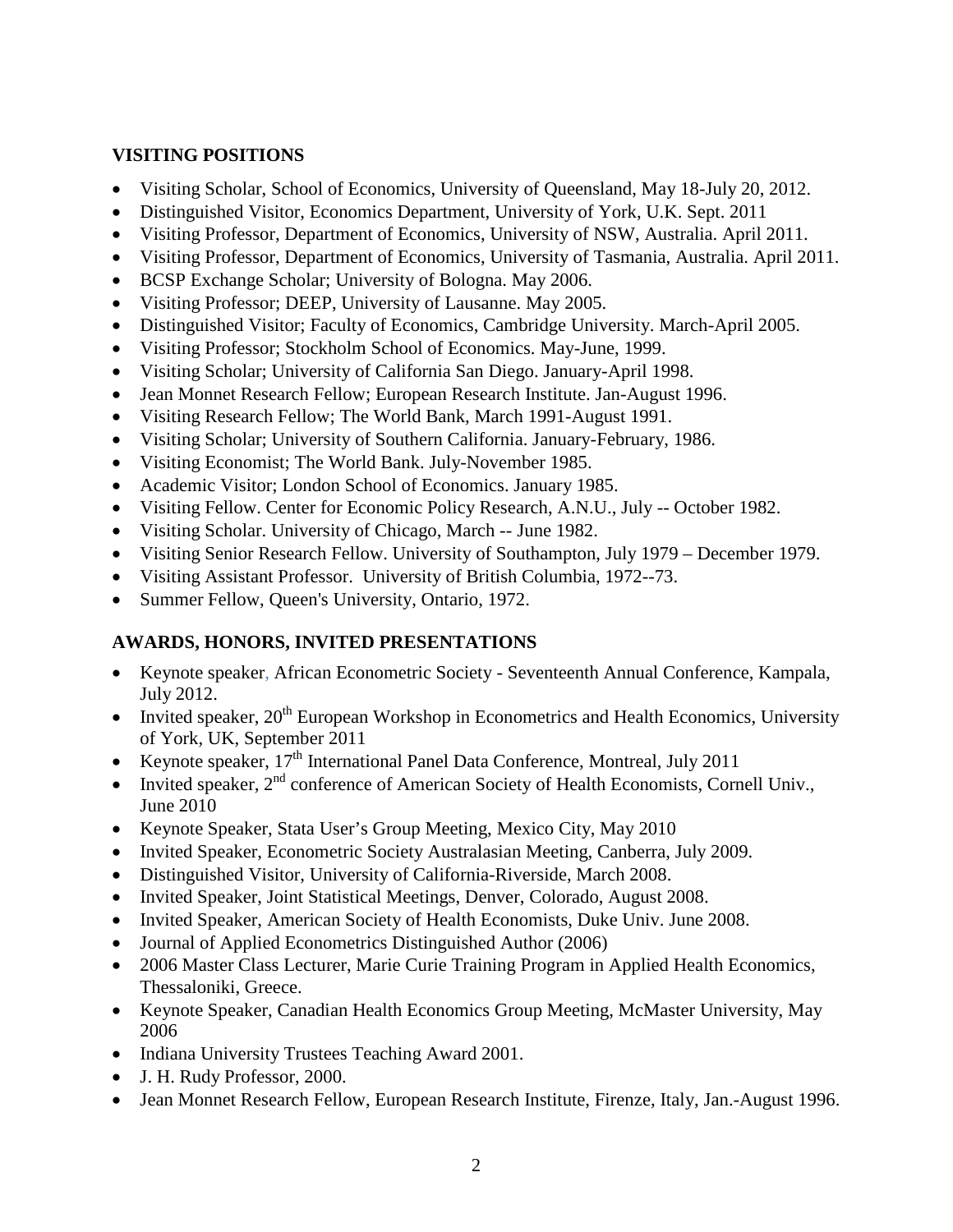- Research Fellow, Center for Economic Research, Tilburg, 7/92
- Visiting Research Fellow, World Bank, March 1991-August 1991.
- Fellow of Journal of Econometrics, 1994.
- Ameritech Fellow, Indiana University, 1988.
- Postgraduate Studentship, London School of Economics, 1965-66.
- Leverhulme Fellow, Indian Statistical Institute, 11/1977 to 2/1978.

## **MEMBERSHIP OF PROFESSIONAL SOCIETIES**

The Econometric Society American Society for Health Economics The American Economic Association The American Statistical Association

## **EDITORIAL AND OTHER PROFESSIONAL ACTIVITIES**

- Editorial Board, *Foundations and Trends in Econometrics*, 2005-
- Co-Editor, the *Econometrics Journal,* 2000-2007.
- Editorial Board of *Journal of Applied Econometrics* 1987-
- Software reviews editor for the *Journal of Applied Econometrics*, 1988-92.
- Associate Editor for the *Quarterly Review of Economics and Finance* 1991-
- Editorial Board, *Review of Economic Studies* 1972-74
- Consultant, World Bank, 2008-2011
- Member; Advisory Board of Health, Econometrics, and Data Group, York University, 2008-2012.
- Temporary member, Health Systems Research Study Panel, NIH (AHRQ), 2000-01.
- Econometric Society 1995 World Congress, Program Committee. N.A. Econometric Society Meetings Program Committee, Washington University, 1992.
- Founder of the Mid-west Econometrics Group; co-chair first meeting. 1994-95
- Consultant to the World Bank, 1985-94.
- Consultant to the Bureau of Labor Market Research, 1985, Canberra, Australia.
- Consultant to Statistics Canada, June-August 1973.

## **SELECTED RESEARCH GRANTS AND SUPPORT**

- The Robert Wood Johnson Foundation, Health Plan Choices and Utilization: the Role of Attributes. With Partha Deb (IUPUI) 2002-03.
- Agency for Health Care Research and Quality, Impact of Managed Care on the Demand for Preventive and Curative Medical Services: A Self-selection Approach. With Partha Deb (IUPUI), 2001-04.
- American Statistical Association. Modeling Response Bias in Repeat Victimization Reported in National Crime Victimization Survey'. With Tong Li, 2000-01.
- Agency for Health Care Policy Research. Latent Class Analysis of Demand for Medical Care. 1998.
- National Institute of Health, 1996. The Economic Consequences of Diabetes. Joint with Dr. Jennifer Mayfield (IU Medical Center) and Professor Deb (IUPUI).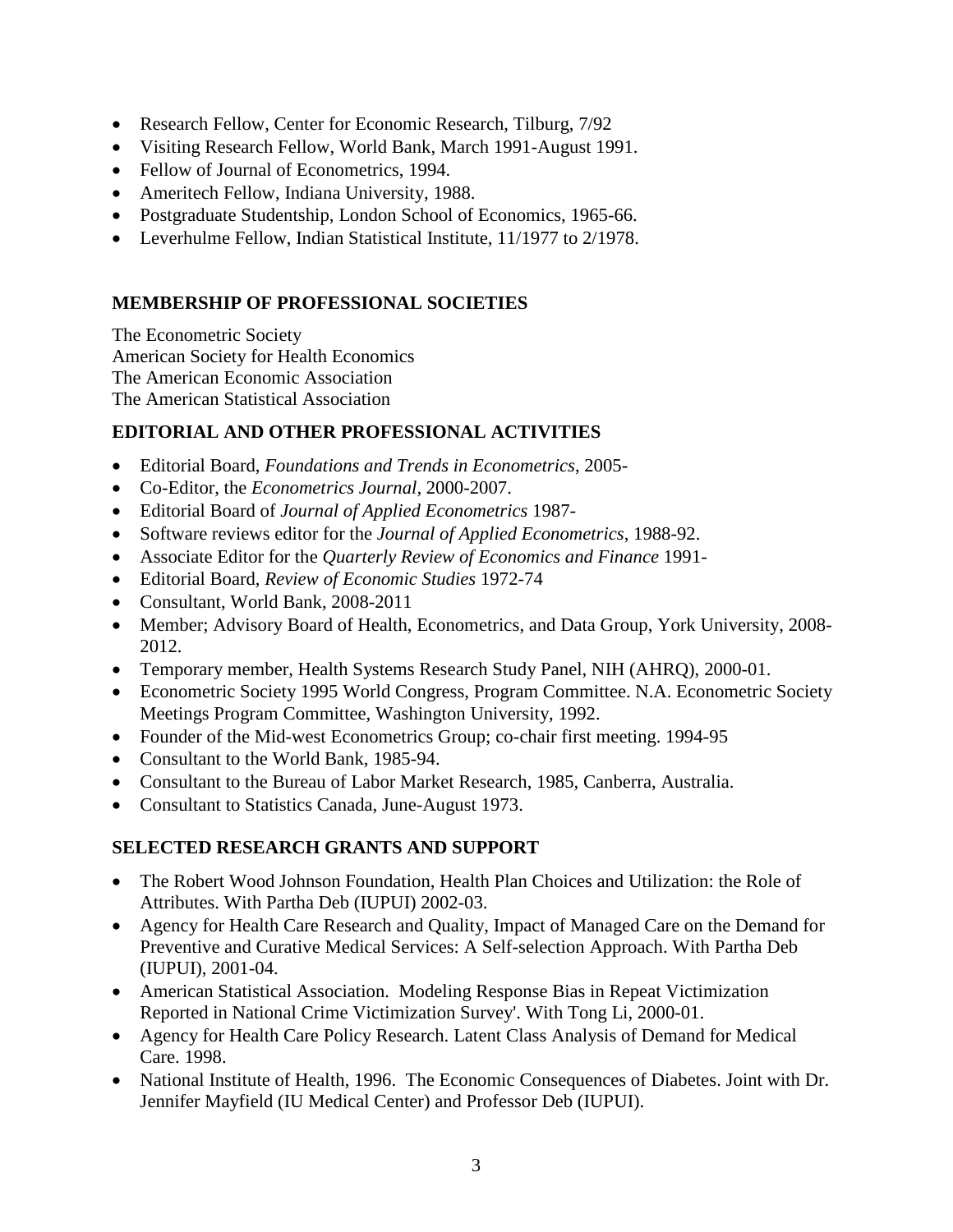- Jean Monnet Research Fellowship at the European Research Institute, Florence, Italy. January 1996-August 1996.
- The World Bank Research Committee. Commodity Markets and the Macro Economy. 1994.
- Indiana University Intercampus Research Grant. Econometric Models of Commodity Price Volatility (with Professor Deb, IUPUI). 1993

# **TEACHING AT IU**

**Undergraduate:** Introductory Statistics; Introductory Econometrics (E471/E472); Health **Economics** 

**Graduate:** Second and Third (E572, E671) courses in the PhD core econometrics courses; E673 (Microeconometrics), E770 (Seminar in Program Evaluation)

## **MINI-COURSES**

- Analysis of Panel Data with Health Applications, July 12-18, 2012, University of Queensland.
- Count data modeling, LMU University, Munich, March 2010
- Recent Developments in Count Data Modeling, University of Melbourne, July 2009
- Summer School in Econometrics, June 1998, Centro Interuniversitario di Econometria, Bertinoro, Italy.
- Introduction to Copula Modeling, University of Bologna. May 2006

## **Leading Citations in Google Scholar (and in Web of Knowledge)**

3300+ (1200) *Regression Analysis of Count Data* (CUP, 1998) 2400+ (250+) *Microeconometrics: Methods and Applications* (CUP, 2005) 1000+ *Microeconometrics Using Stata* (Stata Press, 2009) 1200+ (500+) Econometric Models Based on Count Data, *J. of App. Econometrics* 1986 450+ (200+) Regression Based tests of Overdispersion, *J. of Econometrics* 1990 350+ (100+) A Microeconometric Model of the Demand for Health, *Review of Economic Studies* 250+ (69) Demand for medical care by the elderly, *J. of App. Econometrics* 1997 170+ (43) Structure of demand for health care, *J. of Health Econ.*, 2002 150+ Copula Modeling, *Foundations and Trends in Econometrics*, 2007 100+ (39) Excess Zeros in Count Models, *J.Bus.Econ. Stat.,* 1993

## **PH.D. THESES ADVISING**

## **Chair or co-chair**

- **1.** Dan Shane. *Essays on Health Care Utilization*. Final dissertation defense, Fall 2012
- **2.** Urmi Bhattacharya. *Three Empirical Essays on Child Education Using Data from India*. June 2012.
- **3.** Yoon, Sung Joo. *Three Essays on Nonlinear Dynamic Panel: Theory and Applications*, Ph.D. 2011.
- **4.** Hyppolite, J. *Econometric Modeling of Heterogeneous Panel Data using Independent and Dependent Mixture Distributions*, PhD 2010.
- **5.** Long Kang, *Three Essays on Copula Applications in Finance,* PhD 2009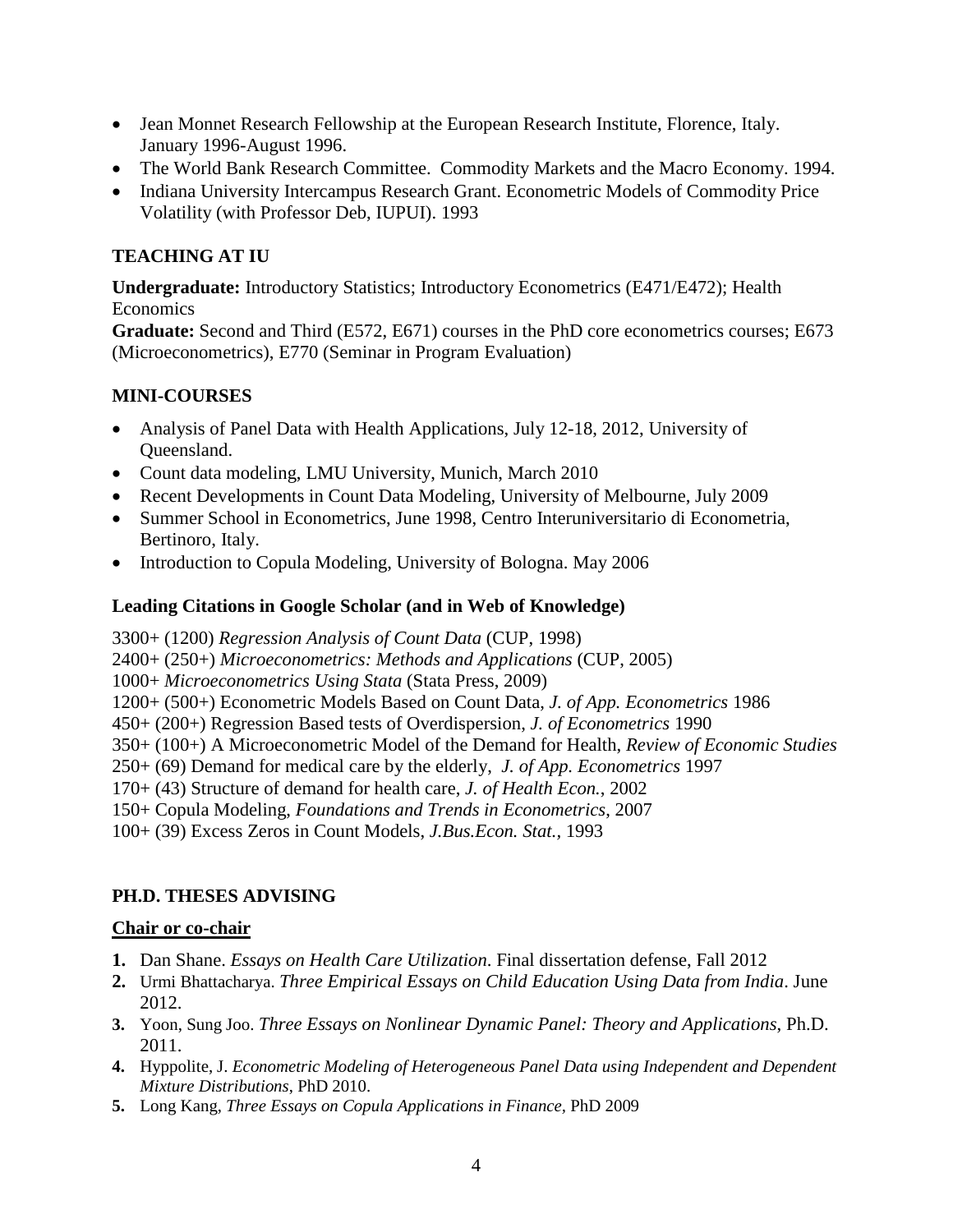- **6.** Qian Li, *Studies of Choice Behavior in the Medicare Market*, PhD 2009
- **7.** Fei Liu. Three *Essays on Health Insurance and Health Care Consumption*, PhD 2006.
- **8.** Bijan J. Borah*. Econometric Models of Provider Choice and Health Care Use in India*, PhD 2006
- **9.** Chenghui Li, *Reexamination of the Disparity In Utilization of Medical Care Services Between the Insured and Uninsured*, PhD 2005.
- **10.** \*D.M. Zimmer, *Three Essays on Health Insurance Arrangements Among Married Couples*, PhD 2004. (**Winner of the AHRQ Dissertation Fellowship Award**).
- **11.** P.V. Hamilton, *Panel Markov-Switching Models of Economic Phenomena: Three Applications*, PhD 2002.
- **12.** \*M.K. Munkin, *Three Essays on Simulation-Based Estimation of Multivariate Models with Unobserved Heterogeneity*, PhD 2001. **(Winner of Esther Kinsley PhD Dissertation Award, 2002**.)
- **13.** J.Q. Guo, *Essays on Measurement Errors in Nonlinear Count Regression Models*, Ph. D. 2001.
- **14.** Kajal Mukhopadhyaya, *Regression Models for Under-Reported Counts*, Ph. D. 1997.
- **15.** Junghun Kim, *The Optimal Local Property Tax for Redistribution and the Estimation of Demand for Education: An Application to the Model for Discrete Community Choice*, Ph. D. 1993.
- **16.** \*S. Gurmu, *Estimation and Specification Testing in Some Econometric Models of Counts*, Indiana University 1992. **(Winner of the Esther Kinsley PhD. Dissertation Award, 1992**).
- **17.** S. Jaggia, *Specification Tests for Duration Models*, PhD 1990.
- **18.** Steven P. Peterson, *Learning to Form Rational Expectations in Experimental Environments*, PhD, 1989. (Co-chair)
- **19.** W. T. Hui, *Models of Labour Market Transitions*, PhD, A.N.U., 1986.
- **20.** P. Ramanujam, *The World Tea Economy: Supply, Demand and Market Structure*, PhD., A.N.U., 1984.
- **21.** J. Rayner, *Expectations: Some Econometric Aspects*, PhD, A.N.U., 1981
- **22.** B.M.S. Lee, *On the Use of 'Improved' Estimators in Econometrics*, PhD, A.N.U., 1979
- **23.** C. Paranavitana, *A Quarterly Econometric Study of the U.K. Labour Sector*, PhD, Southampton,

#### **Committee Member**

(\* means effective responsibilities akin to those of the Committee Chair or Co-Chair)

- **1.** Jialu Liu. *Three Essays on Human Capital, Return Migration and Rural Development,* PhD. 2010.
- **2.** Chenguang Li. *Price Dispersion and Price Rigidity in Online Markets: Theory and Evidence*. PhD. 2010
- **3.** Zhaohui Han, *Three Essays on Market Microstructure.,* PhD 2007.
- **4.** Manu Raghav, *Theoretical and Empirical Analysis of Issues Concerning the State Prosecutors*, PhD 2007
- **5.** \*Jennifer Rice, *Essays on Physicians' Incentives and Behavior in Managed Care Practices*, PhD 2004.
- **6.** \*Xuejuan Su, *Three Essays on the Economics of Education*, PhD 2004.
- **7.** Shu-Chun Susan Yang, *Tax Effects under Policy Foresight*, PhD 2003.
- **8.** P.A. Scholten, *The Economics of Retail Pricing on the Internet*, PhD 2003
- **9.** T. Davig, *Regime-Switching Fiscal Policy*, PhD 2002.
- **10.** T-K. Ahn, *Foundations for Cooperation in Social Dilemmas*, PhD 2001.
- **11.** \*M.J. Ryan, *The Dynamic Pattern of Foreign Direct Investment: Empirical Evidence from Japanese Firm-level Data*, PhD 2000.
- **12.** Jennifer E. Roush, *Policy Expectations and Policy Effects: Disentangling the Interactions between Monetary Policy and the Private Economy*, PhD 2001.
- **13.** H. Daouk, *Two Essays on the Response of Volatility to Returns*, PhD 2001.
- **14.** Seow Eng Ong (Dept of Finance).
- **15.** A. T. LoSasso, *Three Essays in Health and Labor Economics*, 1996. (until 1995).
- **16.** J. Ziliak, *Three Essays on the Effect of Taxes and Tax Reform in Life-Cycle Labor Supply*, Ph. D., 1993.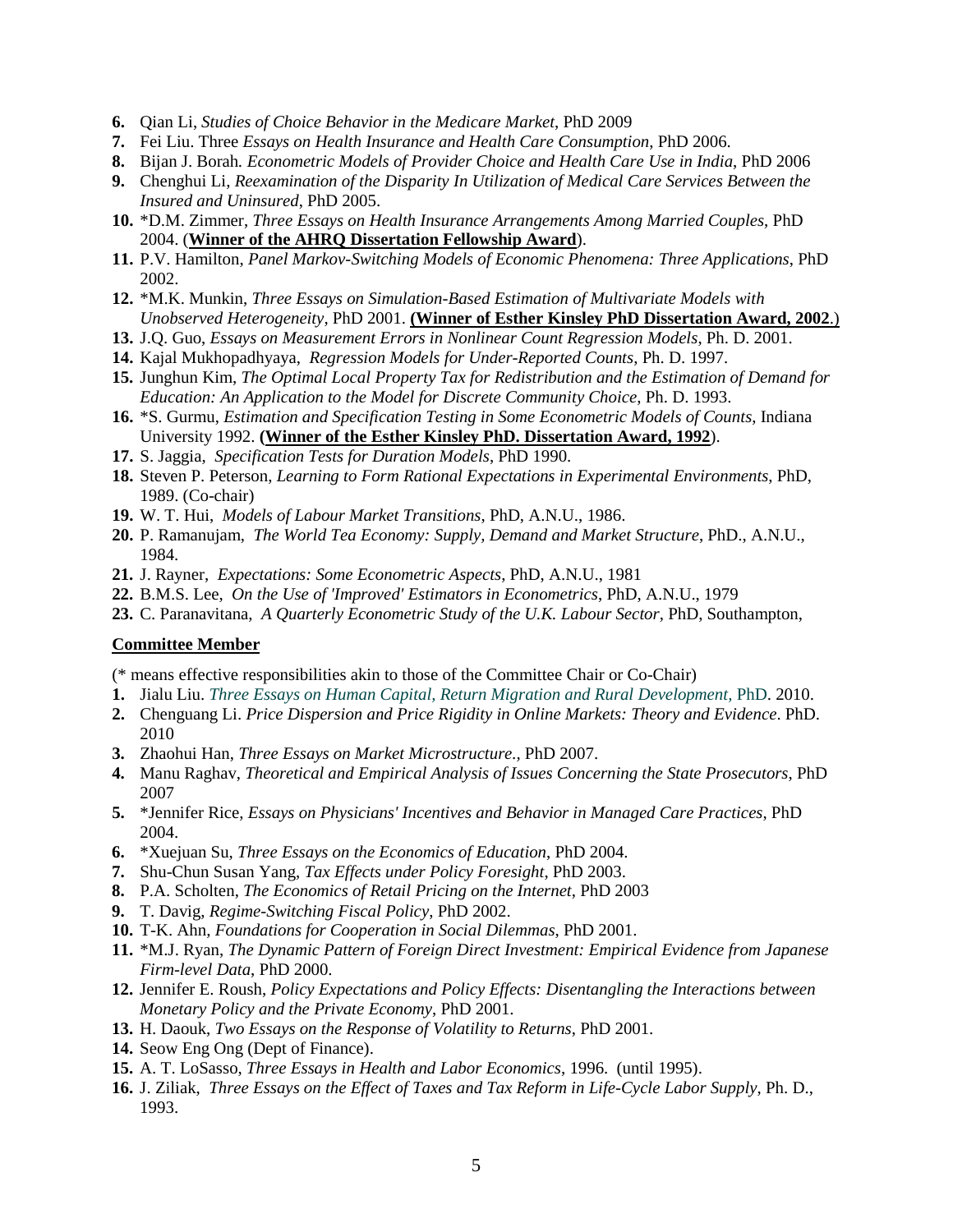- **17.** R. Toutkoushian, *Strong Form and Semi-Strong Form Efficiency: A Theoretical, Empirical and Experimental Analysis,* 1991.
- **18.** G. Zestos*, The Effects of Integration On a small Economy: The Case of Greece and the EEC'*', PhD 1990.
- **19.** Seok-Hyong Yoo, *Monopolistic Price Adjustment and Monetary Policy Effectiveness*, PhD 1988.
- **20.** D.J. Carland, *An Econometric Model of the Japanese Wool Industry*, PhD, A.N.U. 1977.
- **21.** P. J. Stemp, *Unemployment, Inflation and Some Relevant Policy Issues*, Ph.D., A.N.U. 1983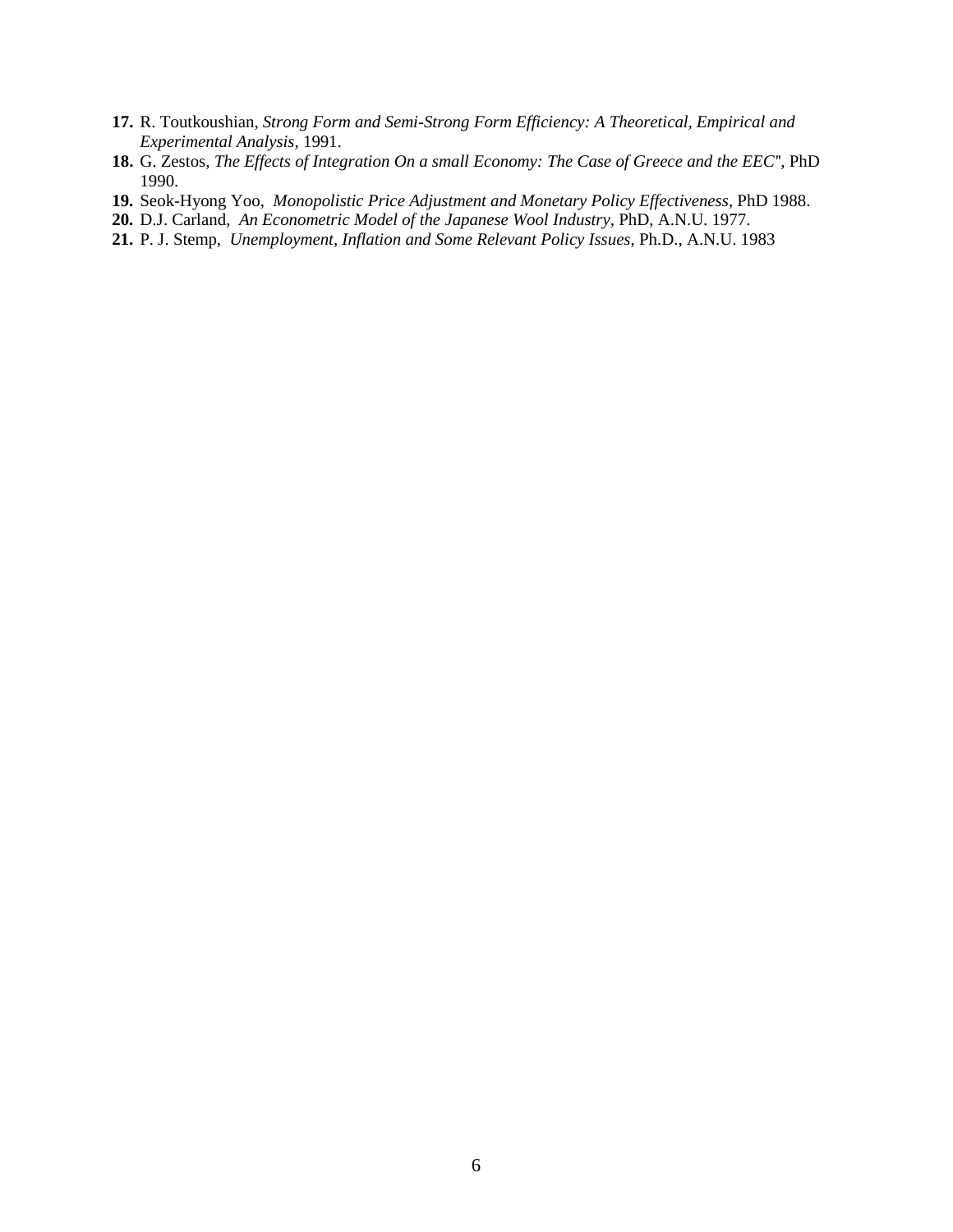## **PUBLICATIONS**

#### **Books, monographs, edited symposia**.

*Regression Analysis of Count Data Second Edition* (with A. Colin Cameron)*. Econometric Society Monograph No. 30,* Cambridge University Press, forthcoming early 2013.

*Microeconometrics Using Stata* (with A. Colin Cameron), 688 + xi; College Station, Texas: Stata Press, 2009. ISBN-10 1-59178-048-3. Revised edition, 2010.

 *Copula Modeling: An Introduction for Practitioners* (with David M. Zimmer). Now Publishers Inc, 2007. 128 pp. ISBN 1601980205, 9781601980205

*Microeconometrics: Methods and Applications* (with A. Colin Cameron), 1015 + xx; Cambridge University Press 2005. (Chinese Edition, 2011; Russian edition forthcoming)

*Regression Analysis of Count Data* (with A. Colin Cameron)*. Econometric Society Monograph No. 30,* Cambridge University Press, 1998. 411 + xvii.

*A New Global Tea Model: Specification, Estimation and Simulation*, (with T. Akiyama). World Bank Staff Commodity Working Papers, No. 17. Washington, D. C.: The World Bank, 1987. 130 pp.

*The Effects of Inflation, Theoretical issues and Australian Evidence*, A. R. Pagan and P. K. Trivedi, Editors, Conference Papers. Center for Economic Policy Research. Australian National University, 1983, 369 pp.

*A Model of Output, Employment, Wages and Prices*, (with I. F. Pearce, C. T. Stromback, and G. J. Anderson). 172 + x. London: Cambridge University Press, 1976.

*Econometrics of Investment*, (with J. C. R. Rowley). 198 + ix. London and New York: John Wiley & Son, 1975.

Guest Editor for Special issue on *Econometric Models of Event Counts*, for the *Journal of Applied Econometrics,* 12(3), 199-350, May-June 1997.

Guest Editor, Special Issue of *Journal of Econometrics* on *Applications of Econometrics to Problems and Issue of LDCs* for *Annals of Applied Econometrics, 1987, 2*.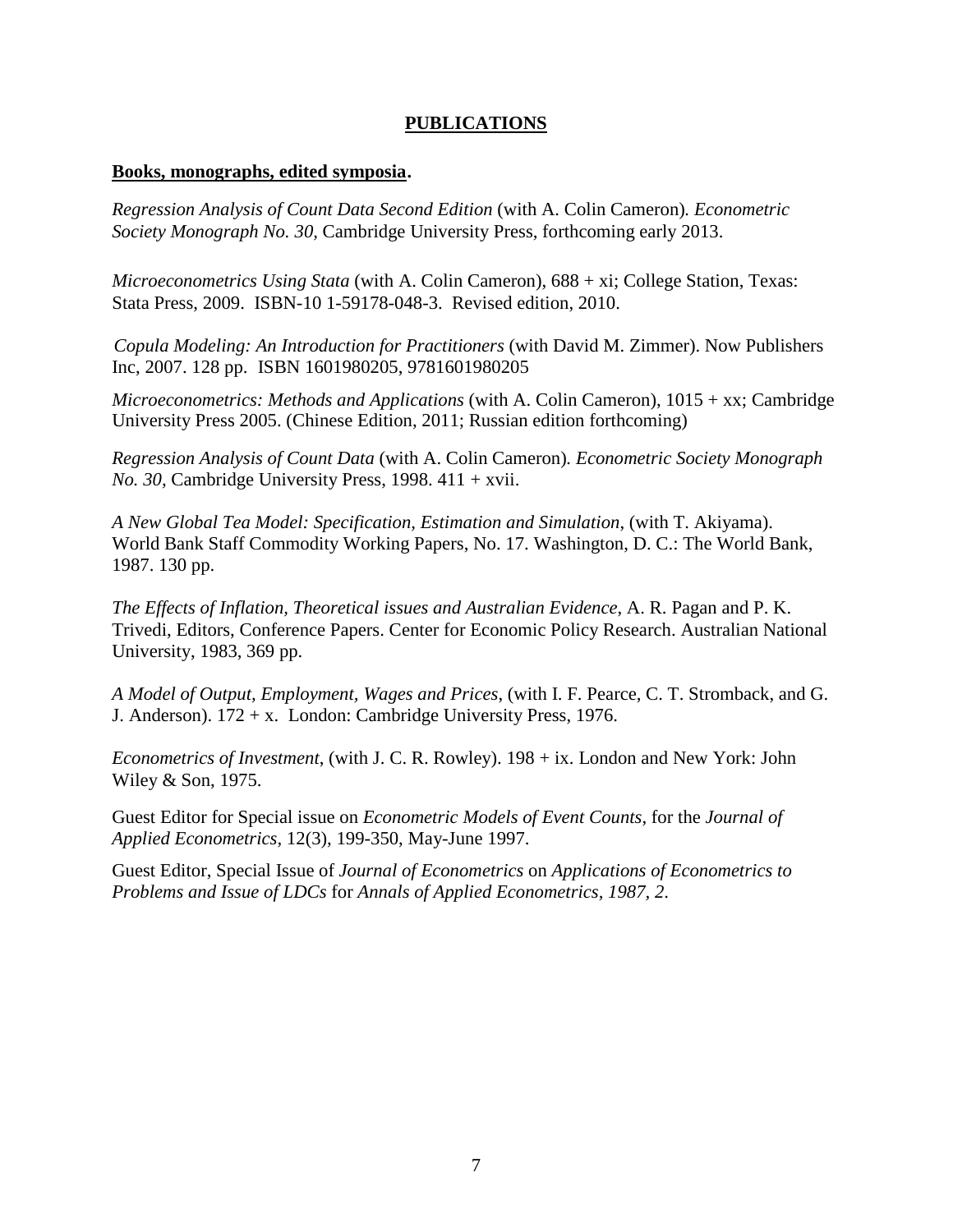### **Refereed journal and collective volume articles**

- 1. Finite Mixture for Panels with Fixed Effects, forthcoming *Journal of Econometric Methods* (with Partha Deb).
- 2. Models for Count Data, chapter 7-16 in the *Encyclopedia of Health Economics*, edited by A.J. Culyer et al., forthcoming.
- 3. Alternative approaches for econometric analysis of panel count data using dynamic latent class models (with application to doctor visits data). *Health Economics* 21 (Supplement 1), 2012, 101-128 (with J. Hyppolite).
- 4. Medicare Health Plan Choice of the Elderly A Choice-with-Screening Model, (with Qian Li). *Journal of Business Economics and Statistics.* 30:1 (2012), 81-93
- 5. Empirical models of health care use, chapter 14 in A. Jones (Editor), *The Elgar Companion to Health Economics Second Edition,* Cheltenham, UK: Edward Elgar (with P. Deb).
- 6. Recent Developments in Cross Section and Panel Count Models, chapter 4 in A. Ullah and D. Giles, Ed., *Handbook of Empirical Economics and Finance*, pp. 87-131. Francis and Taylor, 2010.
- 7. Disentangling Incentives Effects of Insurance Coverage from Adverse Selection in the case of Drug Expenditure: a Finite Mixture Approach (with M. Munkin). *Health Economics*, 19: 1093–1108 (2010).
- 8. Provider Networks and Primary Care Signups: Do They Restrict the Use of Medical Services? (with P. Deb) *Health Economics*, 18(12), 1361-1380
- 9. Bayesian Analysis of the Ordered Probit Model with Endogenous Selection, (with M. Munkin), *Journal of Econometrics,* 143 (2008) 334–348
- 10. Microeconometrics. Entry 224 in the *Encyclopedia of Complexity and System Science: Finance and Econometrics,* 21pp. Editor: Bruce Mizrach. Springer-Verlag 2008.
- 11. Computational Considerations in Empirical Microeconometrics: Selected Examples (with David T. Jacho-Chávez). Chapter 15 in T. C. Mills and K. Patterson eds., *Palgrave Handbook of Econometrics: Applied Econometrics*, **1**, 775-817. New York: Palgrave Macmillan..
- 12. A Bayesian Analysis of the OPES Model with a Nonparametric Component: An Application to Dental Insurance and Dental Care. Chapter 3 in *Advances in Econometrics, Bayesian Econometrics*, **23**, 87-114,*,* edited by Siddhartha Chib, Gary Koop, and Bill Griffiths. Elsevier Press 2008.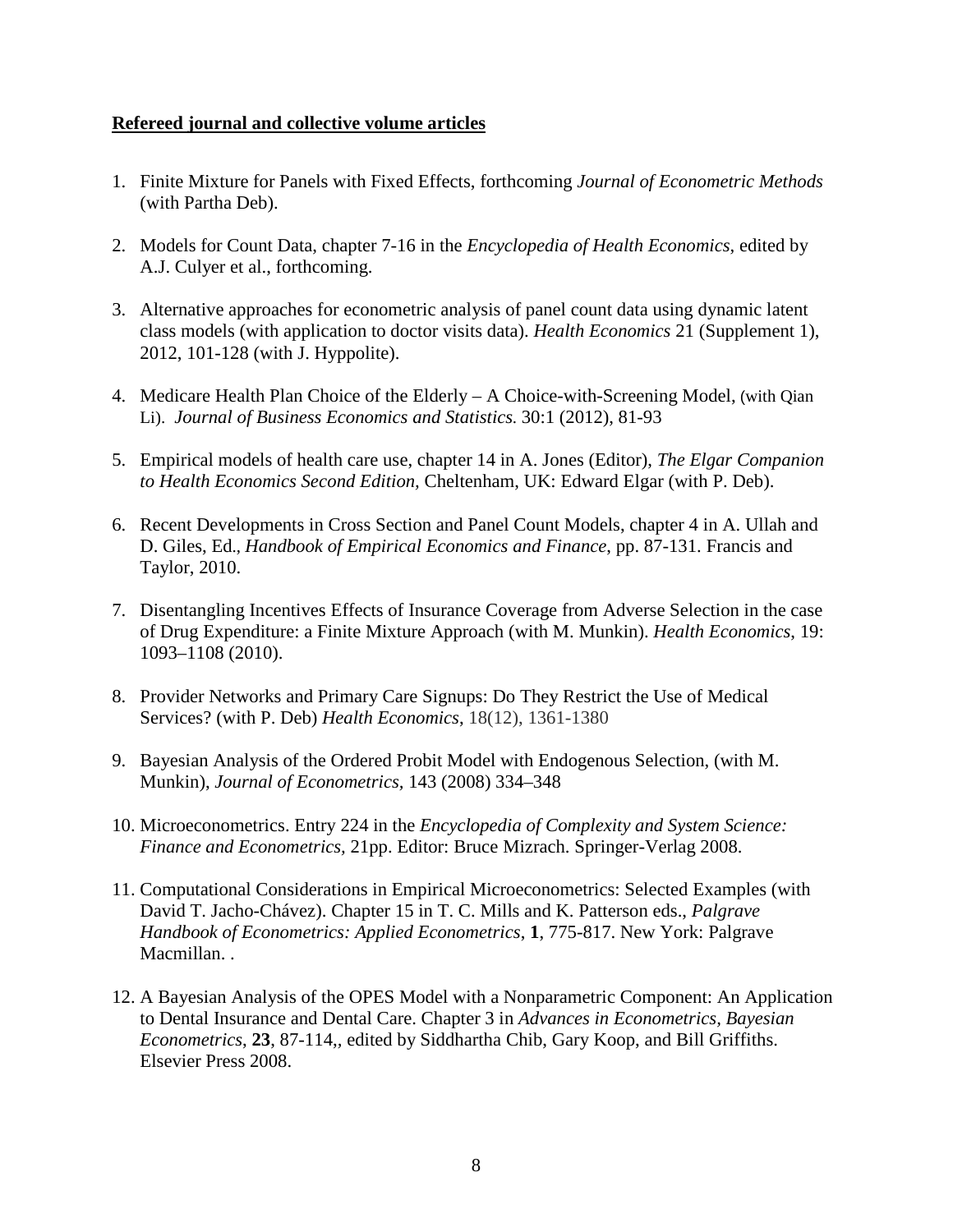- 13. Pitfalls in Modeling Dependence Structures: Explorations with Copulas, (with David Zimmer). Chapter 6, pp. 150-174, in *The Methodology and Practice of Econometrics* (the Festschrift volume in honor of David F. Hendry), Neil Shephard, Editor, Oxford University Press, 2009.
- 14. Copula Modeling: An Introduction for Practitioners (with D.M. Zimmer). *Foundations and Trends in Econometrics*, 1(1), (2007), 1-110. (Also published separately as a book).
- 15. Private Insurance, Selection, and Health Care Use: A Bayesian Analysis of Roy-type Model, (with P. Deb; M.K. Munkin), *Journal of Business and Economic Statistics,* 24(4), 403-415 (2006).
- 16. Bayesian Analysis of the Two-Part Model with Endogeneity: Application to Health Care Expenditure, (with P. Deb; M.K. Munkin), *Journal of Applied Econometrics*, 21(6), 1081- 1099, (2006).
- 17. Specification and Simulated Likelihood Estimation of a Non-normal Treatment-Outcome Model with Selection: Application to Health Care Utilization, (with P. Deb). *Econometrics Journal* (2006), 9, 307--331.
- 18. Maximum simulated likelihood estimation of a negative-binomial regression model with multinomial endogenous treatment, (with P. Deb), *Stata Journal*, 6(2), 2006, 1-10.
- 19. Copulas. Forthcoming in *the New Palgrave Dictionary of Economics, 2 edition*, Steven Durlauf and Lawrence Blume, Editors.
- 20. Using Trivariate Copulas to Model Sample Selection and Treatment Effects: Application to Family Health Care Demand, (with D.M.Zimmer), *Journal of Business and Economic Statistics,* 24(1), January 2006, 63-76*.*
- 21. Managed Care on Use of Health Care Services: Results from Two Contemporaneous Household Surveys, (with P. Deb, C. Li, and D. Zimmer), *Health Economics*, 15 (2006), 743-760.
- 22. Restrictions on Provider Access in Health Plans and Socioeconomic Status, (with P. Deb), *Health Services Research*, 41(5) 1821-1846, (October, 2006).
- 23. Empirical Models of Health Care Use, (with Partha Deb) Chapter 14 in A. Jones, Editor, *Elgar Companion to Health Economics*.
- 24. Modeling the Differences in Counted Outcomes using Bivariate Copula Models: with Application to Mismeasured Counts, (with A.C. Cameron, T. Li, D. Zimmer), *Econometrics Journal*, 2004, 7(2), 566-584.
- 25. Patterns of Health Care Utilization in Vietnam: Analysis of 1997-98 LSMS Data, in D. Dollar and P. Glewwe (Editors), Chapter 11 in P. Glewwe, R. Agarwal, and D. Dollar (Editors), *Economic Growth, Poverty, and Household Welfare in Vietnam* (World Bank,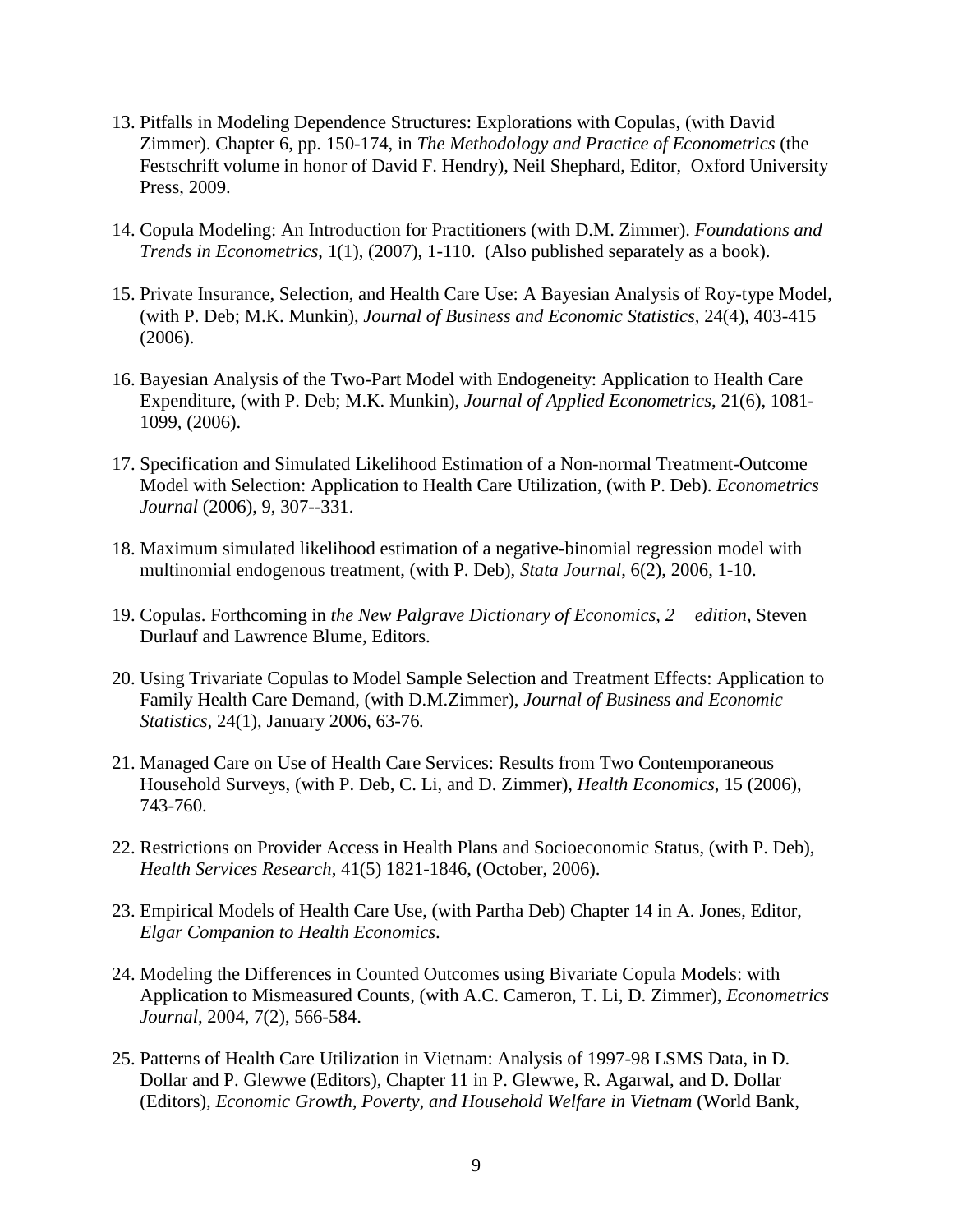2004), 391-424.

- 26. The Relation Between the Order-delivery Lag and the Rate of Capacity Utilization in the Engineering Industry in the UK, 1958-1967, *Economica* 37 (145), February 1970, 54-67. Reprinted as Chapter 25 in The International Library of Critical Writings in Econometrics *General to Specific Modelling* edited by Julia Campos, Neil R. Ericsson, and David F. Hendry, Edward Elgar 2005, 473-486.
- 27. Time series versus structural models: a case study of Canadian manufacturing inventory behavior (1975), reprinted as chapter 7 in A. Zellner and F. Palm, Editors, *The Structural Econometric Time Series Analysis Approach*. Cambridge University Press, 2004.
- 28. Economics of Self-Medication: Theory and Evidence, (with Fwu-Ranq Chang), *Health Economics,* 12, 721-739, 2003.
- 29. Bayesian Analysis of a Self-Selection Model with Multiple Outcomes Using Simulation-Based Estimation: An Application to the Demand for Healthcare , (with M. Munkin), *Journal of Econometrics,* 114(2003), 197-220.
- 30. Modeling Response Bias in Count: A Structural Approach with an Application to the National Crime Victimization Survey Data, with Tong Li and J.Q. Guo) *Sociological Methods and Research*, 31(4), 514-544 (May 2003).
- 31. The Structure of Demand for Health Care: Latent Class versus Two-part Models (with Partha Deb), *Journal of Health Economics,* 21(2002), 601-625.
- 32. Flexible Parametric Models for Long-tailed Patent Count Distributions (with J.Q. Guo), *Oxford Bulletin of Economics and Statistics*, Vol. 64 (1), Feb 2002, 63-82.
- 33. Firm-Specific Assets and the Link Between Exchange Rates and Japanese Foreign Direct Investment in the United States: A Reexamination, *Japanese Economic Review*, 53, 3, September 2002, 337-349.
- 34. Equity in Swedish Health Care Reconsidered: New Results Based on the Finite Mixture Model, *Health Economics, 10 (2001),* 565-572.
- 35. Essentials of Count Data Analysis, Chapter 15 in *Companion to Econometrics*, B. Baltagi (Editor), 331-348. Basil Blackwell, 2000 (with A.C. Cameron).
- 36. Simulated Maximum Likelihood Estimation of Multivariate Mixed-Poisson Regression Models, With Application, *Econometric Journal*, 1999, 2, 29-48 (with M. Munkin).
- 37. The Sensitivity of Unemployment Compensation expenditures to Variations in Key Program Parameters: Evidence from Five OECD Countries, in S. Woodbury and L. Bassie, Editors, *Research in Employment Policy*, Volume One, pp. 185-217. JAI Press, 1998.
- 38. The Demand for Health Care by the Elderly: A Finite Mixture Approach, *Journal of Applied*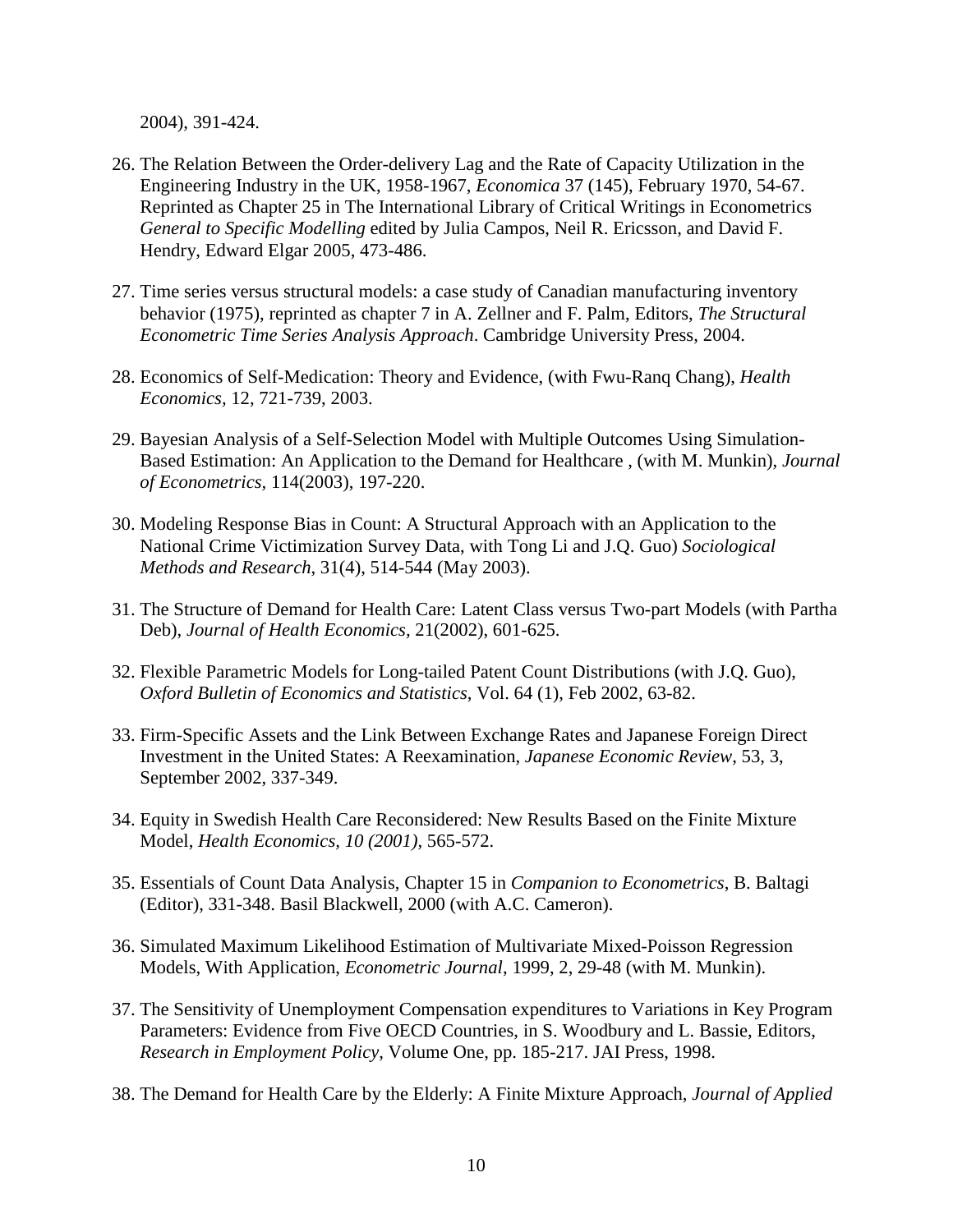*Econometrics*, 1997, 12 (3), 313-332, (with P. Deb).

- 39. Excess Zeros in Count Models of Recreational Trips, *Journal of Business and Economic Statistics*, 14 (4), October 1996, 469-477 (with S. Gurmu).
- 40. Applications of Count Data Models to Financial Data, Chapter 12 in *Handbook of Statistics Vol 14: Statistics in Finance*, North-Holland, 1996 (with A. C. Cameron), 363-391.
- 41. Excess Co-movement in Commodity Prices Reconsidered, *Journal of Applied Econometrics*, 11 (1996), 275-291. (with P. Deb and P. Varangis).
- 42. Tests of Some Hypotheses About the Time Series Behavior of Commodity Prices , Chapter 15, pp. 382-412, in *Advances in Econometrics and Quantitative Econometrics: A Volume in Honor of C. R. Rao*, Editors G. S. Maddala, P. C. B. Phillips, and T. N. Srinivasan, Blackwell, 1995.
- 43. Joint and Separate Score Tests For State Dependence and Unobserved Heterogeneity, *Journal of Econometrics*, 60(1/2), 1994, 273-292 (with S. Jaggia).
- 44. Variable Augmentation Tests in the Exponential Family, *Econometric Theory*, 9(1), 1993, 94-113 (with S. Gurmu).
- 45. Tests of Independence in Parametric Models: With Applications and Illustrations, *Journal of Business Economics and Statistics*, 11, 1, January 1993 (with A. C. Cameron).
- 46. An Analysis of Publication Lags in Econometrics, *Journal of Applied Econometrics*, 8(1), 1993, 93-100.
- 47. Stabilizing Imported Food Prices for Small Developing Countries: Any Role for Commodity Futures?, Chapter 6 in Robert D. Reinsel (Editor), *Managing Food Security in Unregulated Markets*, pp. 81-104. Oxford: Westview Press, 1993 (with T. Akiyama).
- 48. Some Specification Tests for the Linear Regression Model, *Sociological Methods and Research*, 21(2), 1992, 161-204. Reprinted in Testing Structural Models, edited by K. Bollen and S. Long, Sage monograph (with S. Long).
- 49. Overdispersion in the Truncated Poisson Regression Model, *Journal of Econometrics*, 54, 1992, 347-370 (with S. Gurmu).
- 50. A Case Study of Cocoa Replanting and New Planting in Bahia, Brazil, 1966-85, *Journal of Development Economics*, 39, 1992, 279-299.
- 51. A Framework for Evaluating the Impact of Pricing Policies For Cocoa and Coffee in Cote D'Ivoire'', *World Bank Economic Review*, 1992, 6(2), 307-330 (with T. Akiyama).
- 52. Regression Based Tests For Overdispersion in the Poisson Model, *Journal of Econometrics*, 46 (1990), 3, 347-364 (A. C. Cameron).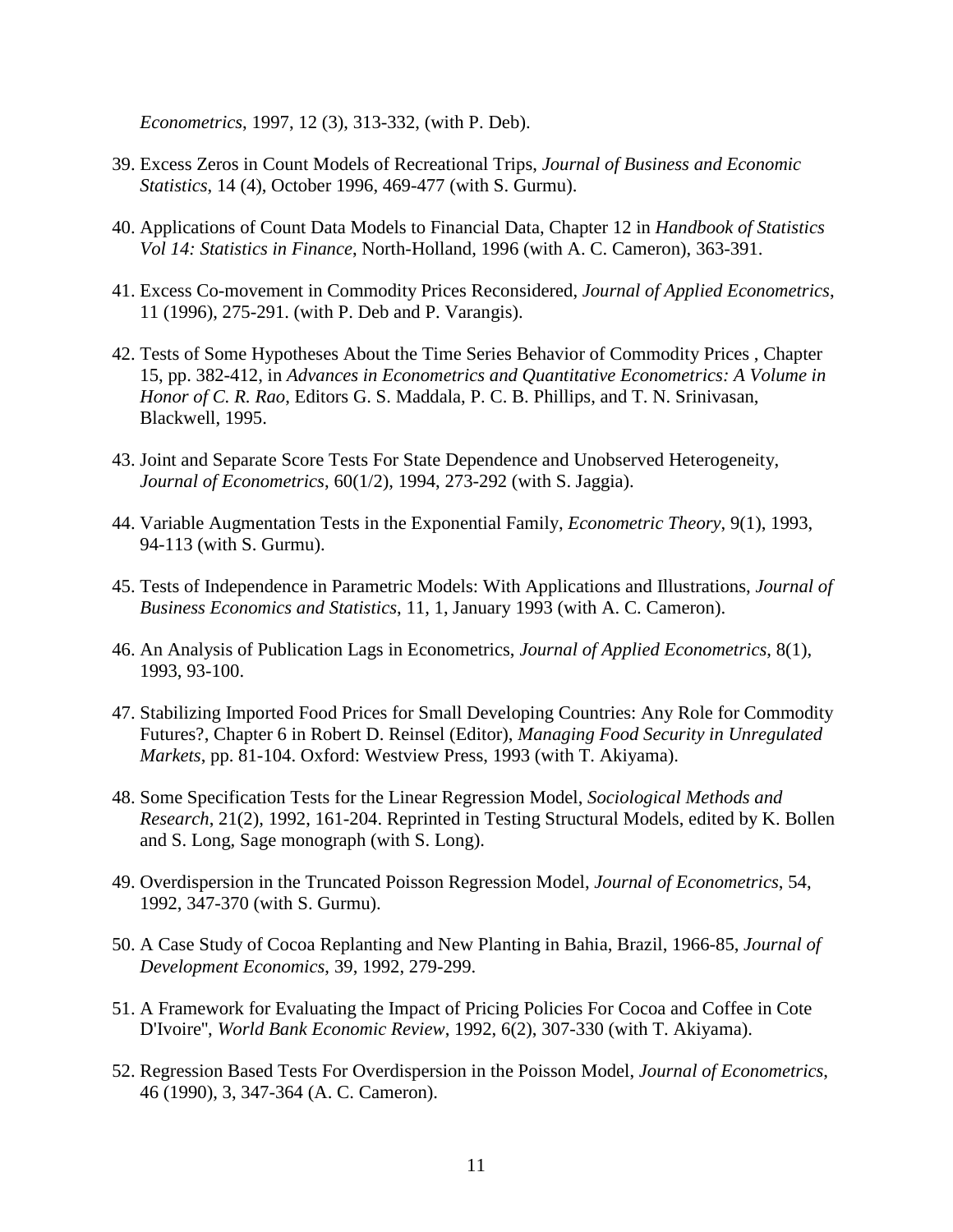- 53. The Role of Income and Health Risk in the Choice of Health Insurance: Some Evidence From Australia, *Journal of Public Economics*, 1991, 45, 1, 1-28 (with A. C. Cameron).
- 54. The Prices of Perennial Crops : The Role of Rational Expectations and Commodity Stocks, Chapter 4, pp. 72-97 in L. Alan Winters and D. Sapsford, Editors, *Primary Commodity Prices: Economic Models and Policy*, London : Cambridge University Press, 1990.
- 55. Reemployment Probability and Multiple Unemployment Spells: A Partial Likelihood Approach, *Journal of Business and Economic Statistics* (1989), 7, 3, pp. 395-402 (with J. N. Alexander).
- 56. A Microeconometric Model of the Demand for Health Care and Health Insurance, *Review of Economic Studies* (1988), LV, 85-106 (A. C. Cameron, F. Milne and J. Piggott).
- 57. Incorporating International Competitiveness into the Demand for Labour Function: Some Issues of Specification and Interpretation, *Economic Record*, 64, 185, September 1988, 196- 208 (with J. N. Alexander).
- 58. Vintage Production Approach to Perennial Crop Supply: An Application to Tea in Major Producing Countries, in *Journal of Econometrics*, Special issue on the ``Application of Econometrics to Problems and Issues of LDCs'', Vol. 36 (1/2) (1987), 133-162 (with T. Akiyama).
- 59. An Empirical Study of Long-term Unemployment in Australia, *Journal of Labor Economics*, January 1987, Vol. 5, 20-42 (with W. T. Hui).
- 60. Econometric Models Based on Count Data: A Comparison of Some Estimators and Tests, *Journal of Applied Econometrics*, January 1986, Vol. I, 29-53 (with A. C. Cameron).
- 61. Duration Dependence, Targeted Employment Subsidies and Unemployment Benefits, *Journal of Public Economics*, October 1986, Vol. 31, 105-129 (with W. T. Hui).
- 62. Distributed Lags, Aggregation and Compounding: Some Econometric Implications, *Review of Economic Studies*, 52, 1985, 19-36.
- 63. Estimation of Unemployment Duration from Grouped Data: A Comparative Study, *Journal of Labor Economics*, May 1985, 3, 153- 174 (with G. M. Baker).
- 64. Seasonal Variability in a Distributed Lag Model, *Review of Economic Studies*, vol. 48, (1981), 497-505 (with B. M. S. Lee).
- 65. On Using Ridge-type Estimators For a Distributed Lag Model, *Oxford Bulletin of Economics and Statistics*, 51, 1, (1987) 85-90 (with S. Yeo).
- 66. Equilibrium Unemployment in Australia: Concepts and Measurement, *Economic Record*, September 1985, Vol. 61, 629-643 (G. M. Baker).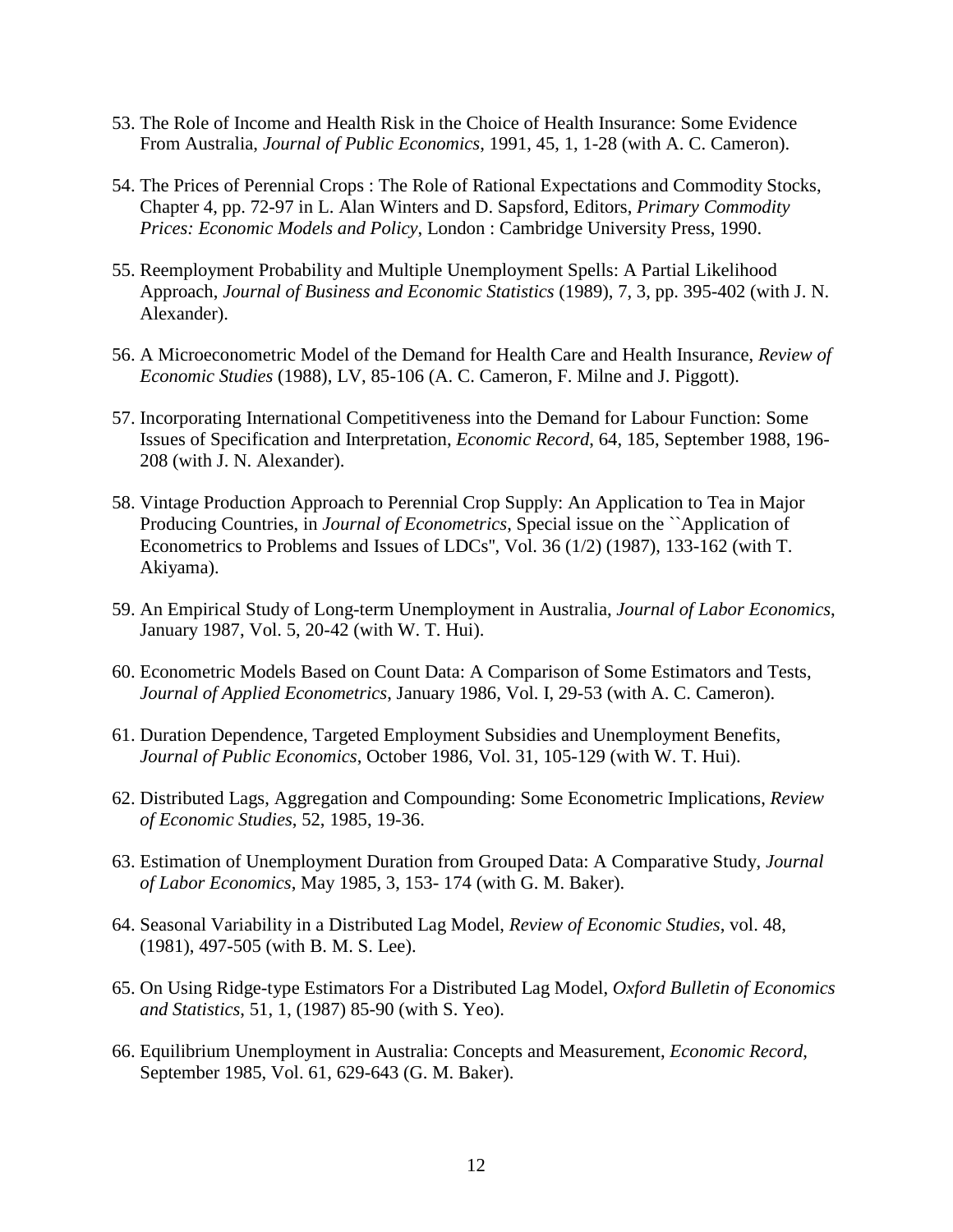- 67. A Note on Estimating Unemployment Duration,' *Australian Economic Review*, First Quarter 1985, 37-41.
- 68. Uncertain Prior Information and Distributed Lag Analysis, Ch. 7 in D. F. Hendry and K. F. Wallis, Editors, *Econometrics and Quantitative Economics*, Basil Blackwell, 1984, 172-210.
- 69. Determinants of Inflow into Unemployment and the Probability of Leaving Unemployment: A Disaggregated Analysis, Chapter 7 in P. A. Volker, Editor, *The Structure and Duration of Unemployment in Australia*, Bureau of Labour Market Research Monograph No. 6, AGPS, 1984, 151-185 (with C. Kapuscinski).
- 70. Adjustment Costs and Product Smoothing: Some Econometric Implications, *The Manchester School*, March 1984, 1-13.
- 71. Unemployment in Australia: Duration and Recurrent Spells, *Economic Record*, vol. 59 (1983), pp. 132-148 (with G. M. Baker).
- 72. Assessing the Variability of Inflation, *Review of Economic Studies*, vol. 50 (1983), 585-596 (with A. R. Pagan, A. D. Hall).
- 73. Dynamics of Output and Inventory in the Japanese Wool Textile Industry: A Further Analysis of the Carland-Pagan Model, *Economic Record*, vol. 57 (1981), 91-94.
- 74. Error Misspecification and the Properties of the Simple Ridge Estimator, *Communications in Statistics*, All, Vol. 14, (1982), 1615-1624 (with B. M. S. Lee).
- 75. Impact of Irrigation and Fertilizers on the Growth of Output in Andhra Pradesh, India, *Indian Journal of Agricultural Economics*, May-June 1982, 159-170 (with A Parikh).
- 76. Small Samples and Collateral Information: An Application of the Hyperparameter Model, *Journal of Econometrics*, vol. 11 (1980), 301-318.
- 77. Estimation of Marginal Productivity Groundnut Crop: A Cross Section and Time Series Analysis,'' *Sankhya*, Series D, vol. 40 (1980), 68- 100 (with A Parikh).
- 78. Some Discrete Approximations to Divisia Integral Indices, *International Economic Review*, 1980, 22, 71-77.
- 79. Estimation of Cross Section Production Functions Under Structural Change in Indian Agriculture, in D. Currie (ed.), *Microeconomic Analysis: Essays in Microeconomic Analysis and Economic Development*, 413-449, Croome-Helm (with A Parikh).
- 80. Polynomial Distributed Lags: A Unified Treatment, *Economic Studies Quarterly*, 30 (1979), 37-49 (with A. R. Pagan).
- 81. Estimation of a Distributed Lag Model under Quadratic Loss, *Econometrica* 46 (1978), 1181- 1192.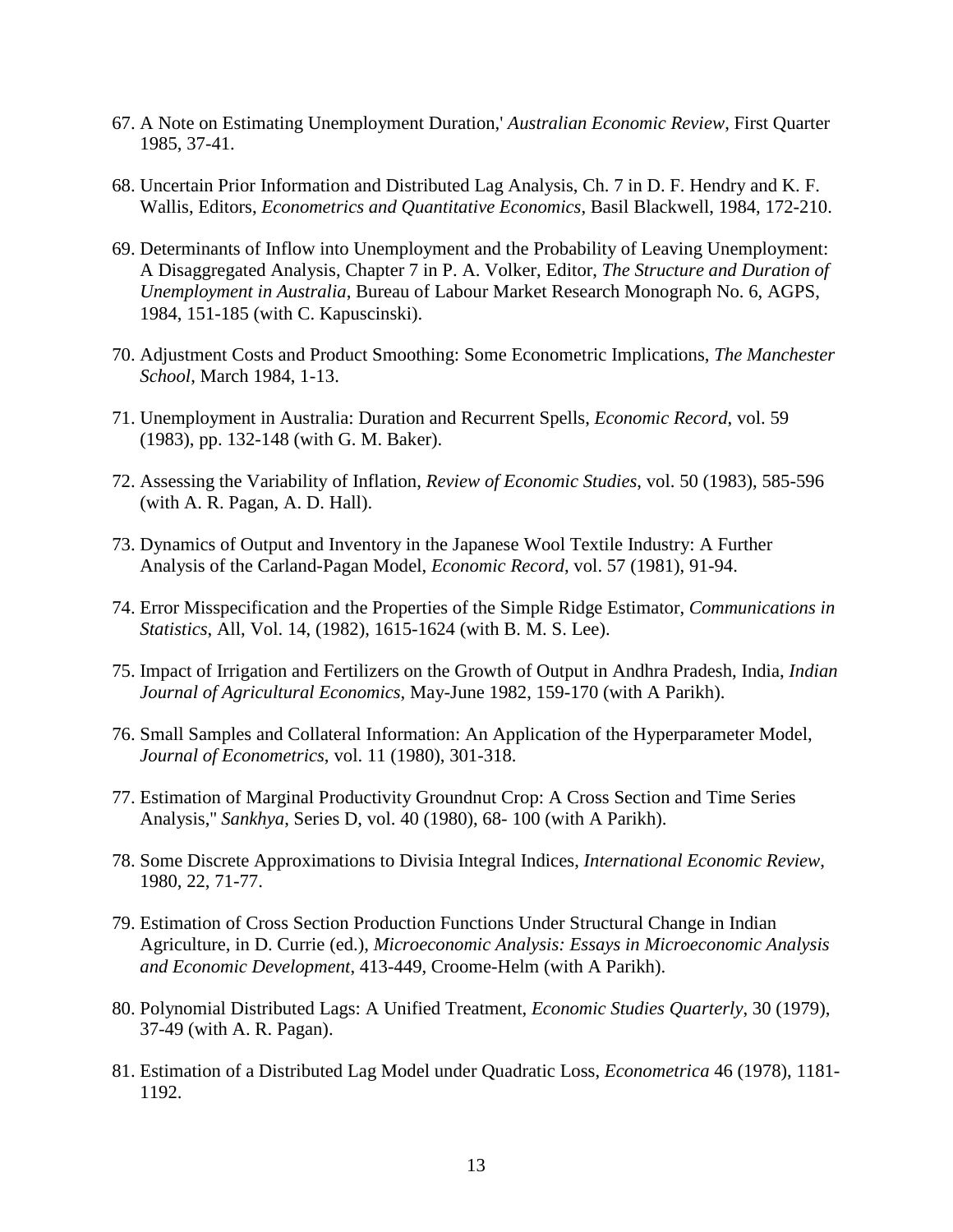- 82. Wage Inertia and Comparison Effects in Australian Award Wage Determination 1964-74, *Economic Record*, vol. 54 (1978), 195-218 (with J. R. Rayner).
- 83. Time Series versus Structural Models: A Case Study of Canadian Manufacturing Behavior, *International Economic Review*, vol. 16 (1975), 587-608.
- 84. Retail Inventory Investment behavior, *Journal of Econometrics*, vol. 1 (1973), 61-80.
- 85. Maximum Likelihood Estimation of Difference Equations with Moving Average Errors, *The Review of Economic Studies*, vol. 39 (1972), 117-145 (with D. F. Hendry).
- 86. Inventory behavior in U.K. Manufacturing, 1956-67, *Review of Economic Studies*, vol. 37 (1970), 517-536.
- 87. The Relation between Order-Delivery Lag and the Rate of Capacity Utilization in the Engineering Industry in the U.K., 1958-67, *Economica*, vol. 37 (1970), 54-67.
- 88. A Note on the Application of Almon's Method of Calculating Distributed Lag Coefficients, *Metroeconomica*, Vol. 22 (1970), 281-286.

#### **Reviews and comments**

- Time Series Analysis Software: A Review, *The American Statistician*, November 1994, 48(4), 336-345, (with Junghun Kim).
- Statistical Software Tools (SST): A Review, *Journal of Applied Econometrics,* (1988), 3, 3, 235-241.
- Statistical Software Tools (SST) Version 2.0: An Update, *Journal of Applied Econometrics*, (1988), 6, 1, 97-102.
- Econometric Analysis (W. H. Greene), *Econometric Theory*, 1991, 132-138.
- Bayesian Inference and Decision Techniques: Essays in Honor of Bruno de Fineti, (Editors, Prem K. Goel and Arnold Zellner), *Economic Record*, 1987, 83-84.
- Discussion of investment papers in The Effects of Inflation: Theoretical Issues and Empirical Evidence, Editors A. R. Pagan and P. K. Trivedi, 311-320.
- Discussion of ``An Econometric Model of the U.K. Financial Sector" by G. Clayton et. al., in *Issues in Monetary Economics*, Editors H. G. Johnson and A. R. Nobay (Oxford, 1974), 498- 500.
- Clustering and Aggregation in Econometrics, (W. Fisher), *Economica* 1971.